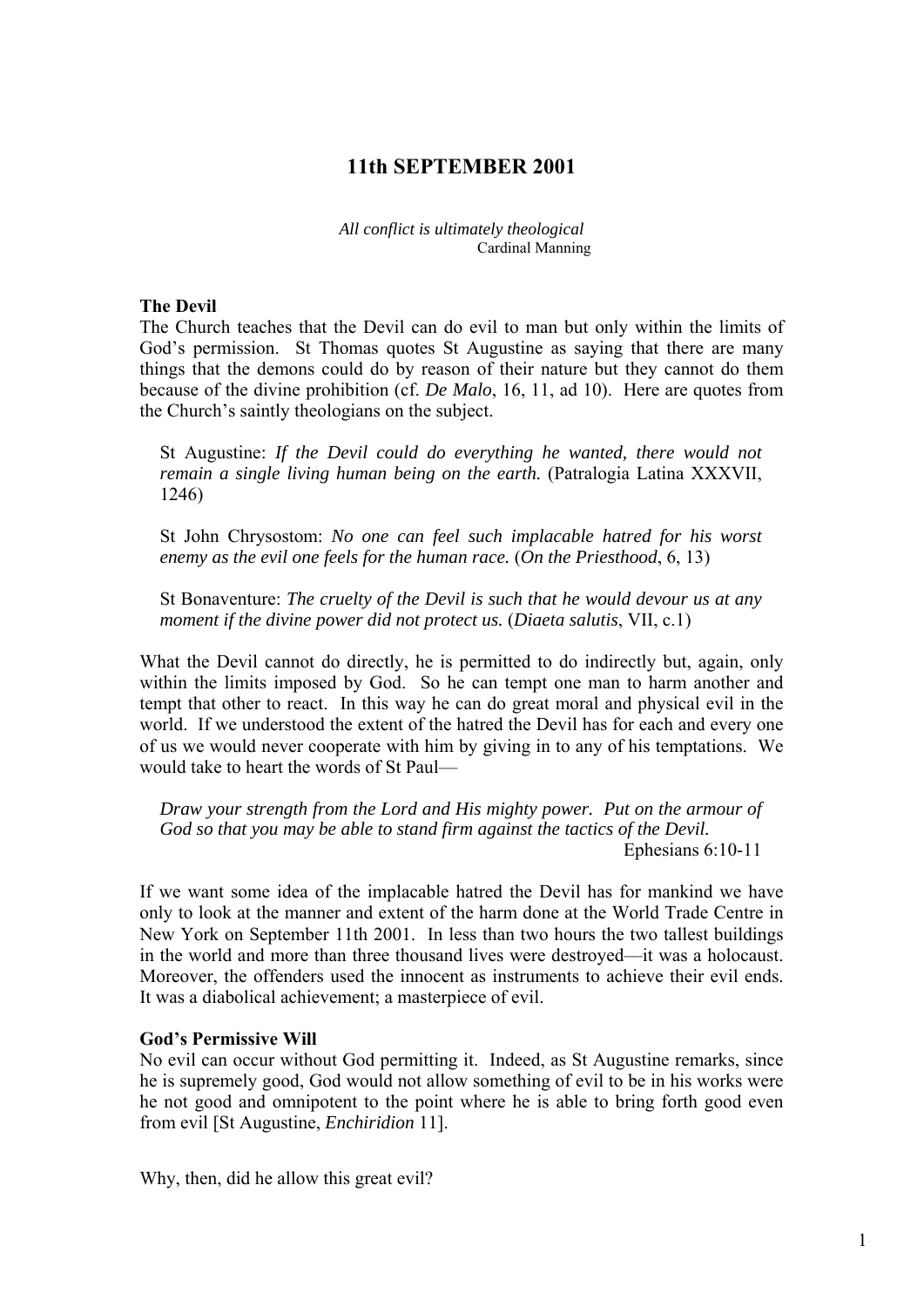The first thing to be remarked is that while the majority of those who died in the attack on the World Trade Centre were Americans there were among them people from some sixty other nations. The second thing is the universality and the immediacy of the effect of the evil on all the nations of the world through the medium of television. Whatever lessons there are to be learned from this tragedy, then, are not just for America but for the whole world.

### **Abortion––the Sin that cries to Heaven for Vengeance**

In the course of the clean up operation the Mayor of New York put out a call for 6,000 body bags. It became evident within twenty four hours that they would not be needed. There wouldn't be bodies anywhere near that number––not whole bodies. The call was changed soon after to 30,000 body bags to take each of the innumerable body parts that were being located. The violence of the collapse of the buildings had torn the bodies of the victims apart.

In America each year there are, on a conservative estimate, one million abortions–– 2,750 per day––innocent Americans murdered by Americans. In almost every other country in the world there are similar numbers in proportion to their populations. Most of these are first trimester abortions in which the tiny foetus is removed, body part by body part, from the womb of its mother. The bodies of the unborn, like the victims of the World Trade Centre disaster, are torn apart. The parallel is compelling.

This is the greatest sin in the world, the systematic killing of the innocent. It is universal and a sin that cries to heaven for vengeance. In my view, then, the first reason God allowed an evil of such universal and immediate effect is as punishment for this grave sin and warning of how utterly hateful it is to God.

It may be objected that this thesis is unacceptable; that those responsible for abortion were not punished; that many innocent people died including priests, Catholics in good standing and many totally opposed to abortion. How could God have excluded the guilty and included the innocent in such punishment?

Some important distinctions must be made. First, man has duties to God to keep the moral law insofar as he is an individual. But man also has duties to God *insofar as he is social.* In other words, *society* has duties to God. We tend to ignore this *social*  duty in our preoccupation with our personal duties. Secondly, *not to will is to will not*. In other words, if society fails to act when it should, by that very failure it has already chosen its course.

Until the 20th Century abortion was an aberration, something generally abhorred, practised by the few. Now it is accepted behaviour and it is the western, supposedly Christian, countries which are the prime offenders. It is accepted because the societies involved refuse to condemn it or to prosecute those who indulge in it. Social attitudes are manifest in the politicians, the judges and magistrates, the police who are appointed. If they fail and society does not intervene to remove them then society as a whole will be afflicted with the evils they bring upon it––*the innocent members as well as the guilty*.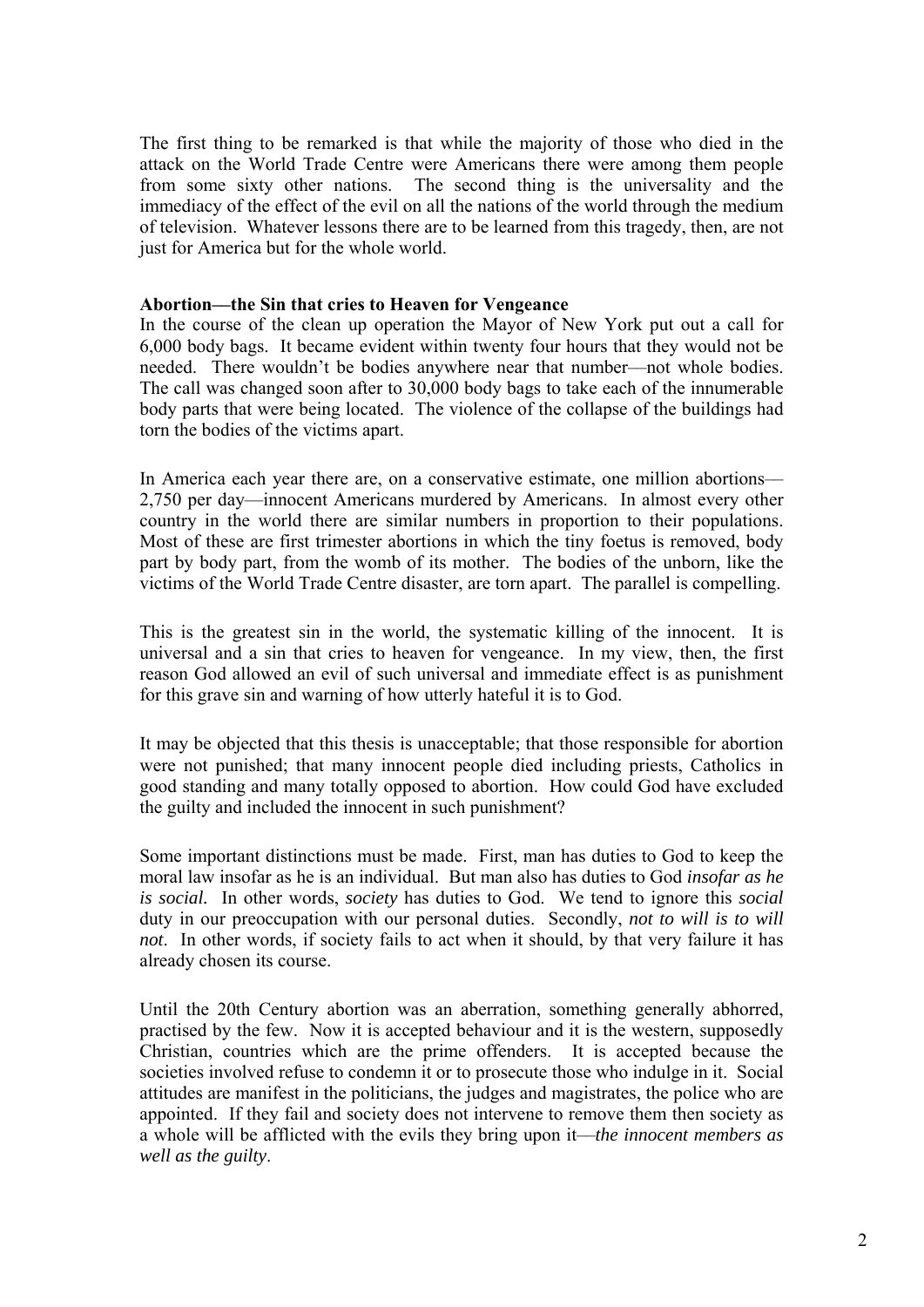It is not to the point, then, to complain that the innocent died in the World Trade Centre disaster. The innocent die violently every day––2,750 a day in the US alone. Nor is it to the point that the disaster should have afflicted the innocent along with the guilty. As Our Lord remarked in Luke 13:4––*Those eighteen on whom the tower at Siloam fell and killed them, do you suppose that they were more guilty than all the other people living in Jerusalem? They were not, I tell you.*

## **God and Mammon**

The total destruction of the World Trade Centre is a lesson, too, of the vanity of riches. Greater than any basilica ever built, than St Peter's in Rome or the Hagia Sofia in Istanbul (Constantinople), this monument to western capitalism was erected with pride in man's achievement. Like some latter day Tower of Babel it was a vain attempt to reach a heaven of man's contriving.

Psalm 48 includes the lines––

*No man can buy his own ransom or pay a price to God for his life. The ransom of his soul is beyond him. He cannot buy life without end, nor avoid coming to the grave. . . . In his riches man lacks wisdom: He is like the beasts that are destroyed.* 

Our Lord insisted upon it––*You cannot be the slave both of God and of money* (Lk 16:13). The western world and particularly America is obsessed with material possessions. If it continues to follow this obsession it will perish as have those who died in this holocaust.

## **Mohammedanism**

There is a further lesson taught by the disaster––a warning about the dangers of Mohammedanism.

There are many Catholics who have watched with concern the encroachment of Mohammedans into nominally Christian countries throughout the world. The political correctness of 'multiculturism' has sought to persuade us that we can live in amity with those whose religious values are utterly opposed to our own. It is part of the syncretism of the age to accentuate the similarities between religions and gloss over the differences. Usually those who bang the multiculturalist drum are themselves devoid of any religious tendency. But they are aided and abetted by those who are ignorant of the teachings of Christianity and of the lessons of history.

Mohammed [570-632 AD] had a dream or vision around 610 in a cave on Mount Hira, some distance from Mecca, of a supernatural being who addressed him as 'Messenger of God' and taught him a text. Some years later he had further visions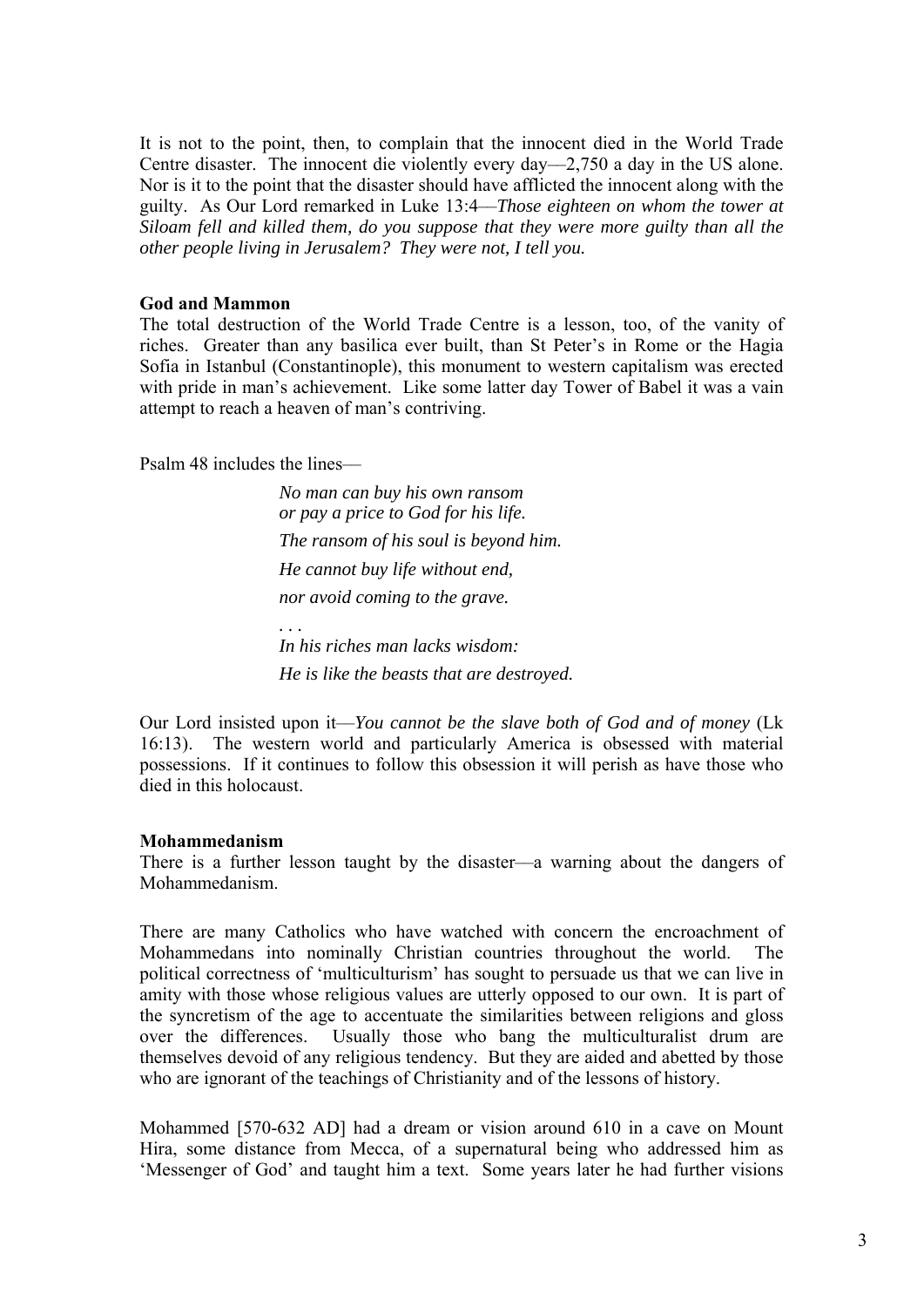and further messages were given him. After his death these texts were collected and codified into the Qu'ran (Koran)—114 chapters or surahs. His followers regard the texts as having been given him by the archangel Gabriel.

While it did not arise from within the Catholic Church, Mohammedanism is in essence a Catholic heresy. It insists on certain of the teachings of the Catholic Church while denying the rest. Thus Mohammed taught the oneness of God and his infinite majesty while denying that in that One there is a Trinity of persons. He taught descent from Adam while denying original sin and its effects––sin was disobedience to God but God could not be affected by it. Sin, therefore, could not be an offence against God. He taught the immortality of the soul and that there is a last judgment with reward and punishment but denied that we have need of redemption or that Christ was our Redeemer.

God is omnipotent and merciful according to Mohammedans but immutable and inaccessible. It is inconceivable to them that we should regard him as a loving Father. They have no doctrine like our doctrine of Grace whereby God makes us partakers of His Divine Nature. Christ said: *'you are no longer servants but friends'* but for the Mohammedan this is blasphemous. The attitude of the Mohammedan believer is that of slave to master. There are no sacraments, no baptism; it is faith alone which saves––a jealous and exclusive faith––and good and evil acts assume only a relative position in the light of this fundamental principle. The first law for Mohammedans is not to love God with all one's heart with all one's soul and with all one's mind but a total and blind surrender to the will of Allah [*Islam* means 'submission' or 'acceptance'] and the only great sin is not the sin against charity––of hatred of God and of your neighbour––but that of denying that God is one. This is the only sin that cannot be forgiven.

Mohammedans say that they revere Jesus and his mother Mary but that reverence is not a Catholic reverence. Christ is the word of God, 'his name is the messiah', but he is not himself God; he did not die on the cross––another victim was substituted; he is not the mediator between God and man; he is merely a prophet like Moses or (they assert) David or Mohammed whose function it is to transmit the warning of God. Mary was visited by the archangel Gabriel; she remained a virgin while giving birth to Christ (under a palm tree!) but she is not the Mother of God; she was a woman like any other.

*They are unbelievers who say 'God is the Messiah, Mary's son'. . . They are unbelievers who say 'God is the Third of Three'. No God is there but One God. . . The Messiah, son of Mary, was only a Messenger . . .* 

*Qu'ran*, surah 5: 76-79

Mohammedanism gives no credence at all to Sacred Scripture. The only true source of knowledge is the Qur'an. Christians and Jews are referred to as 'People of the Book'.

*People of the Book! Why do you dispute concerning Abraham? The Torah was not sent down, neither the Gospel, but after him. What, have you no reason? Ha, you are the ones who dispute on what you know; why then dispute you*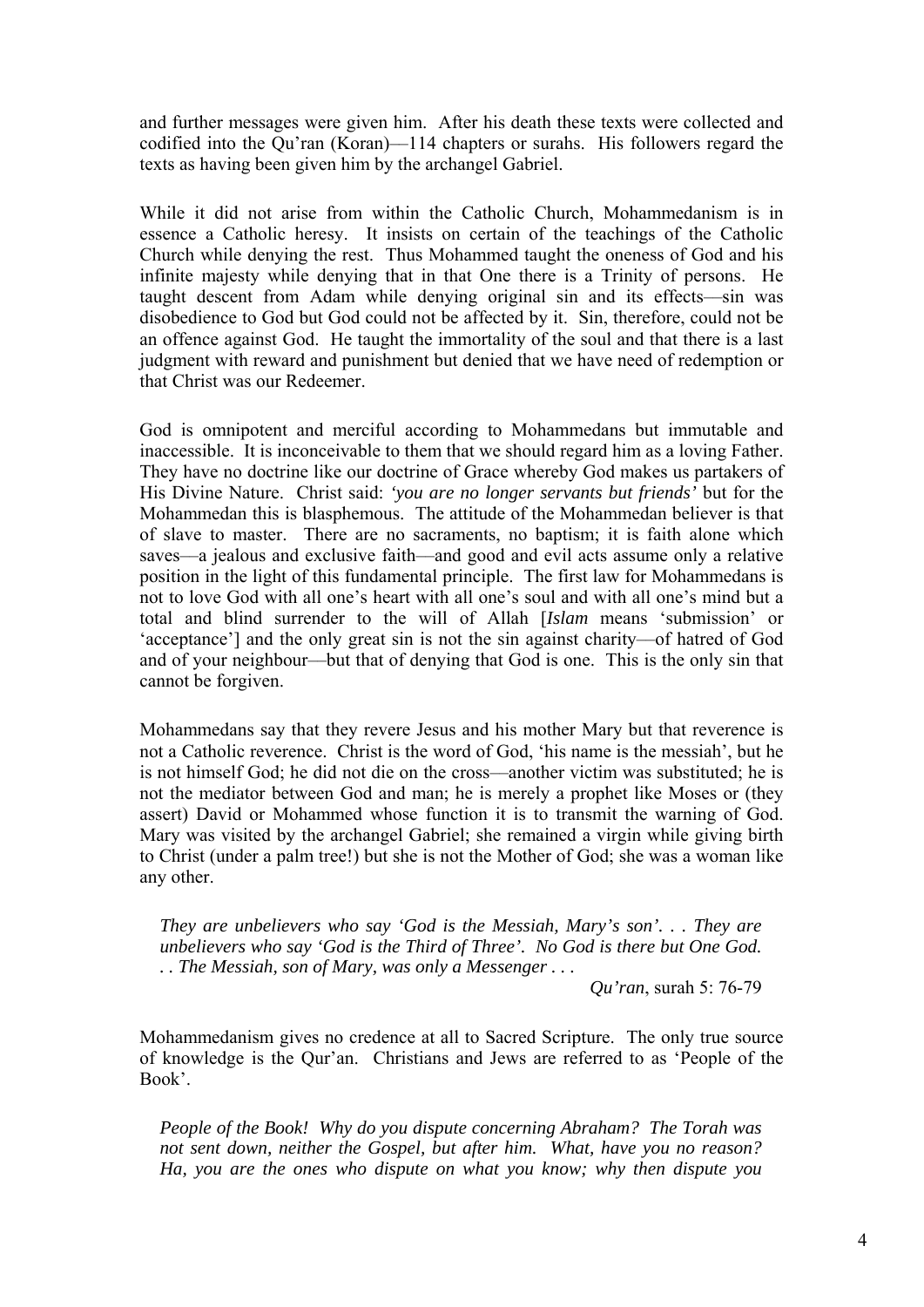*touching a matter of which you know nothing? God knows, and you know not. No; Abraham in truth was not a Jew, neither a Christian; but he was a Muslim and one pure of faith; certainly he was never of the idolaters.* 

surah 3:58-60

Many of the biblical events are retold in the Qu'ran with alteration or comment which makes them foreign to Christians. Typical of the Mohammedan attitude is this statement of a Mohammedan professor in 1955––*If you want to know Judaism or Christianity, do not read the Bible or the Gospels; they are forged. Read the Qur'an; it contains everything.* (quoted in *How to Understand Islam*, Jacques Jomier, New York, 1991, p.103).

The Qur'an is something like the Book of Mormon. There are the same banal assertions, the story book descriptions to add apparent verisimilitude to the assertion of revelation from God. Moreover, Mohammedanism has the same sort of provenance as Mormonism. Like Joseph Smith, Mohammed allegedly learnt from God through a revelation the content of the writings which he delivered to his followers. The credibility of his revelation is based on nothing more than bland assertion. There is another similarity between Mohammedanism and Mormonism: both preach that degradation of woman which is polygamy.

There are elements in Mohammedanism of *Gnosticism* (which asserts a superior knowledge to which the teachings of the Church are to be subjected), of *Arianism* (which denied that Christ was God), and of *Pelagianism* (which denied Original Sin and its effects).

They are naïve who think that there can be rapprochement between Christianity and Mohammedanism. Any ecumenism which seeks to compromise the differences between the two is false. The whole history of Islam and of Christianity has been one of mutual antipathy, and for good reason. Mohammedanism has endeavoured to overrun the kingdoms of Christianity time and again since shortly after the death of Mohammed in 632 and time and again has been driven back. It is important to have some grasp of this history to understand the extent of the antipathy.

By 660 AD Islam had overrun Arabia, Syria, Egypt, the Holy Land and Persia. Constantinople was besieged for the first time in 668, again between 674 and 680, and yet again between 716 and 718. By 670 Mohammedans had conquered Tunisia in North Africa. By 700 all of North Africa, which had in large measure been Christian, albeit under the dominion of the Vandals since 535, was overrun. In 711 the Mohammedans invaded the Spanish peninsula and conquered it. They penetrated into present day France as far as Poitiers before they were stopped and driven back. Narbonne in southern France was recaptured around 760 and slowly the Mohammedans were driven back over the Pyrenees. Over the next 300 years they were driven south towards the centre of Spain.

In the meantime half the Mediterranean islands, Sardinia, Sicily, Crete and Cyprus included, had fallen and Mohammedanism had made remarkable inroads to the east. Pakistan was penetrated in the early 8th Century. Afghanistan fell to them after 800.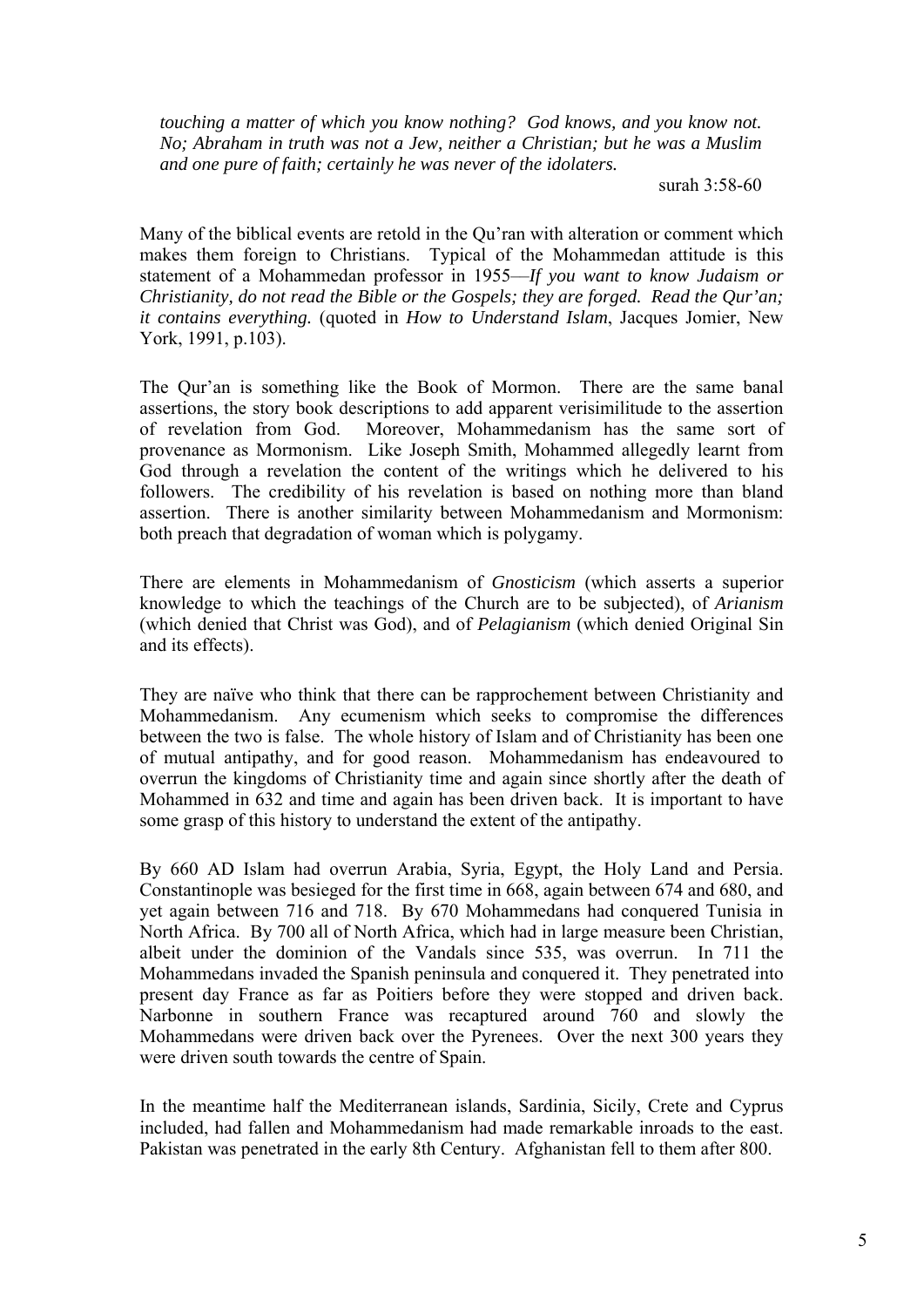What gave impetus to Mohammedanism over the centuries was the continual recruitment to its cause of new pagan forces with great fighting qualities. The Arabs were succeeded by Persian, then Mongol then Turkish forces, each of them adopting the new religion and lending its own naïve vigour.

In 1095 the great reaction and awakening of Catholic Europe began. The successes in the Iberian Peninsula of Alfonso VI and El Cid in resisting the Mohammedans and the securing of Valencia by El Cid in the battle of Cuarte the previous year provided the impetus. It was no longer acceptable that the holy places should be in the hands of Mohammedans. On 27th November Pope Urban II preached at the Council of Clermont in France––

*Jerusalem . . [t]his royal city . . situated at the centre of the world, is now held captive by His enemies, and is in subjection to those who do not know God, to the worship of the heathen. She seeks therefore and desires to be liberated, and does not cease to implore you to come to her aid . . . Whoever, therefore, shall determine upon this holy pilgrimage and shall make his vow to God to that effect and shall offer himself to Him as a living sacrifice, holy, acceptable unto God, shall wear the sign of the cross of the Lord on his forehead or on his breast.* 

[according to Robert the Monk in his *Historia Hierosolymitana*, quoted in *The Building of Christendom*, Warren H. Carroll, Front Royal, 1987, p.521]

Those who vowed themselves to the effort came to be known as Crusaders––aiders of the Cross, and the struggles with Islam which followed, the Crusades. Between 1095 and 1197 there were three of these concerted attempts by great numbers of Christians to wrest the holy places back from Mohammedan influence.

It is characteristic of modern revisionist historians to condemn the Crusades as Christian aggression against the Mohammedan and as a blot on the purity of Catholicism. The very contrary is the case. The Crusades were instituted by the Church for the good of Christianity.

*Up to this time all the aggression had been Muslim. The Muslims were the original and continuing attackers and conquerors of Christian territory. They continued to rule hundreds of thousands of Christian people. The Christian counter offensives, as in Spain, had all been limited and local; the Muslim aggression was much more nearly perpetual and universal, wherever Christendom was found. . . Never until this time had Christendom generated a united military effort against aggressive Islam.* 

Warren H. Carroll, *The Building of Christendom*, op.cit., p.529

Certainly there were abuses committed by those involved; slaughters; the compromising of principles and of vows; the opportunistic chasing after wealth. These things are inevitable in any human activity especially one in which military power is placed in the hands of men and there are none but moral fetters on how they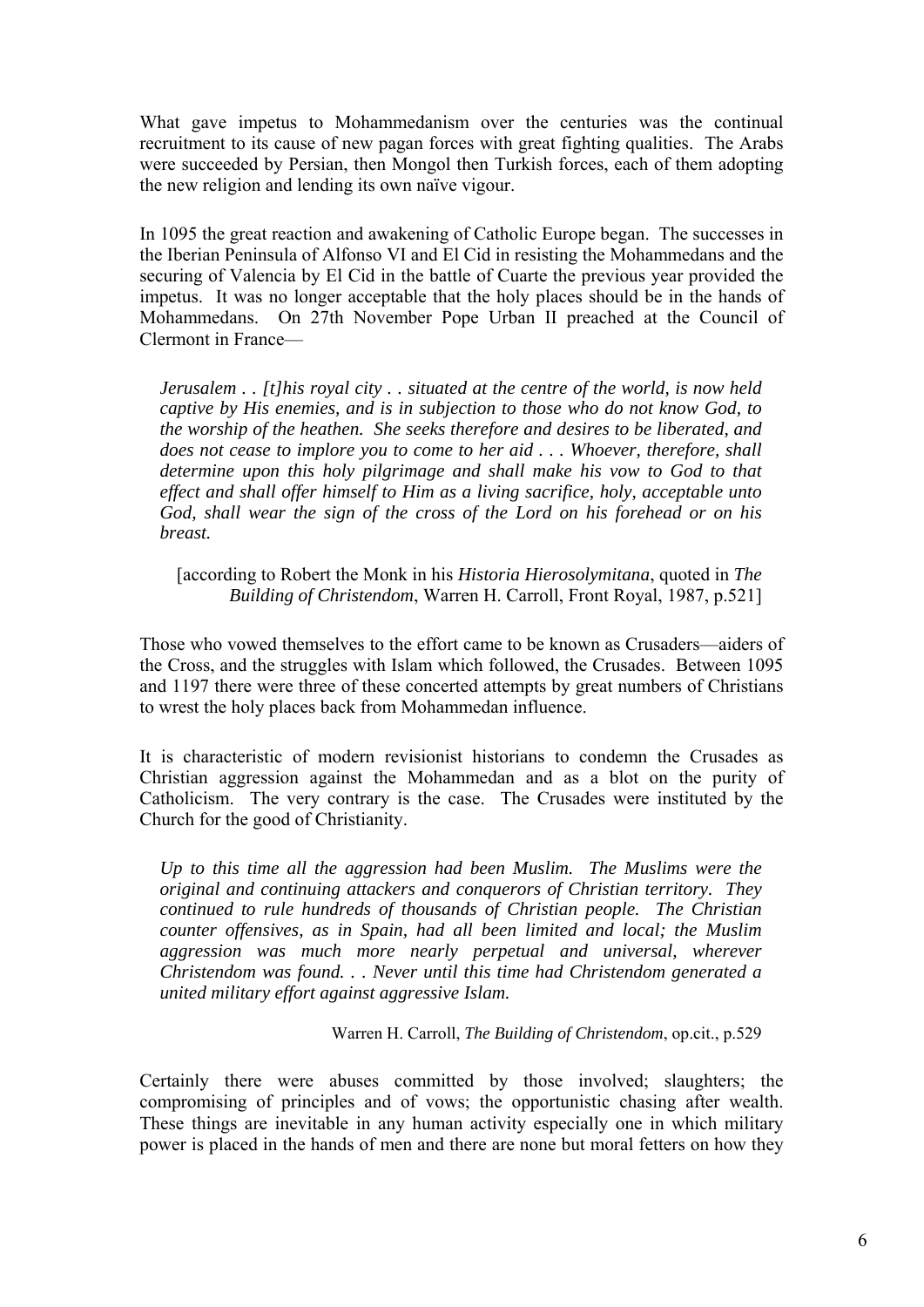are to exercise it. But in the main those who devoted themselves to the design carried out what they intended.

Crusader kingdoms were set up in Syria at Edessa and at Antioch and in the Holy Land at Jerusalem which lasted close on one hundred years. But the supply lines were stretched and the Mohammedans continually harried the Crusaders. They found a great general in Saladin and in 1187 he won a decisive battle at Hattin in the Holy Land which decimated the Crusading forces. Most of the ground captured was won back and the Holy Land fell again under Mohammedan domination.

Many other expeditions against the Turk followed through to the end of the Middle Ages. And each of them was called a Crusade.

It took nearly 800 years before the Iberian peninsula (now Spain and Portugal) was secured again. And, coincidentally, it was after almost 800 years of intermittent attack by the Mohammedans that Constantinople finally fell to them in 1453. Further Mohammedan advances followed. The Ottoman Turks overran the Balkans. They conquered Greece and Hungary and entered Austria and in 1529, just as the Protestant revolt was taking place, put Vienna under siege. The negotiation of an armistice secured Christian Europe for the moment and offered the Pope some respite to deal with the attack from within the Church in western Europe. Forty years later the Turks sought to conquer Italy by sea and on 7th October 1571 a great naval battle was fought at the mouth of the Gulf of Corinth in the bay of Lepanto won by Christian forces led by Don John of Austria. Pope St Pius V instituted the Feast of Our Lady of the Rosary on that date in recognition of the intercession of the Mother of God and he added the title of Our Lady Help of Christians to the Litany of Loreto.

The turn in the tide of Mohammedan influence in Europe did not occur for another hundred years. The Turks again laid siege to Vienna in 1683. They were turned back by an attack led by the Polish King, Jan Sobieski. Although those involved did not realise it, this was the beginning of a movement which was to see them driven out of Europe completely. The significance of the date of that attack will not be lost on the reader––11th September. No mention has been made publicly of the coincidence. The Devil, it seems, has a better sense of history than men.

In 1697 the Turks were defeated at the battle of Zenta in Hungary and Belgrade recaptured. Over the next one hundred years the vigour of the Turks declined and they were driven back into Asia Minor. Christian Europe was secured. The vigour of the Turkish influence repined such that by the 1930s, under the leadership of Khemal Ataturk, Turkey was throwing off the trappings of its religion and adopting western laws and customs.

In 1936 Hilaire Belloc wrote prophetically––

*It has always seemed to me possible, and even probable, that there would be a resurrection of Islam and that our sons or our grandsons would see the renewal of that tremendous struggle between the Christian culture and what has been for more than a thousand years its greatest opponent.*

*The Great Heresies* [Reprint], New York, 1968, pp. 126-7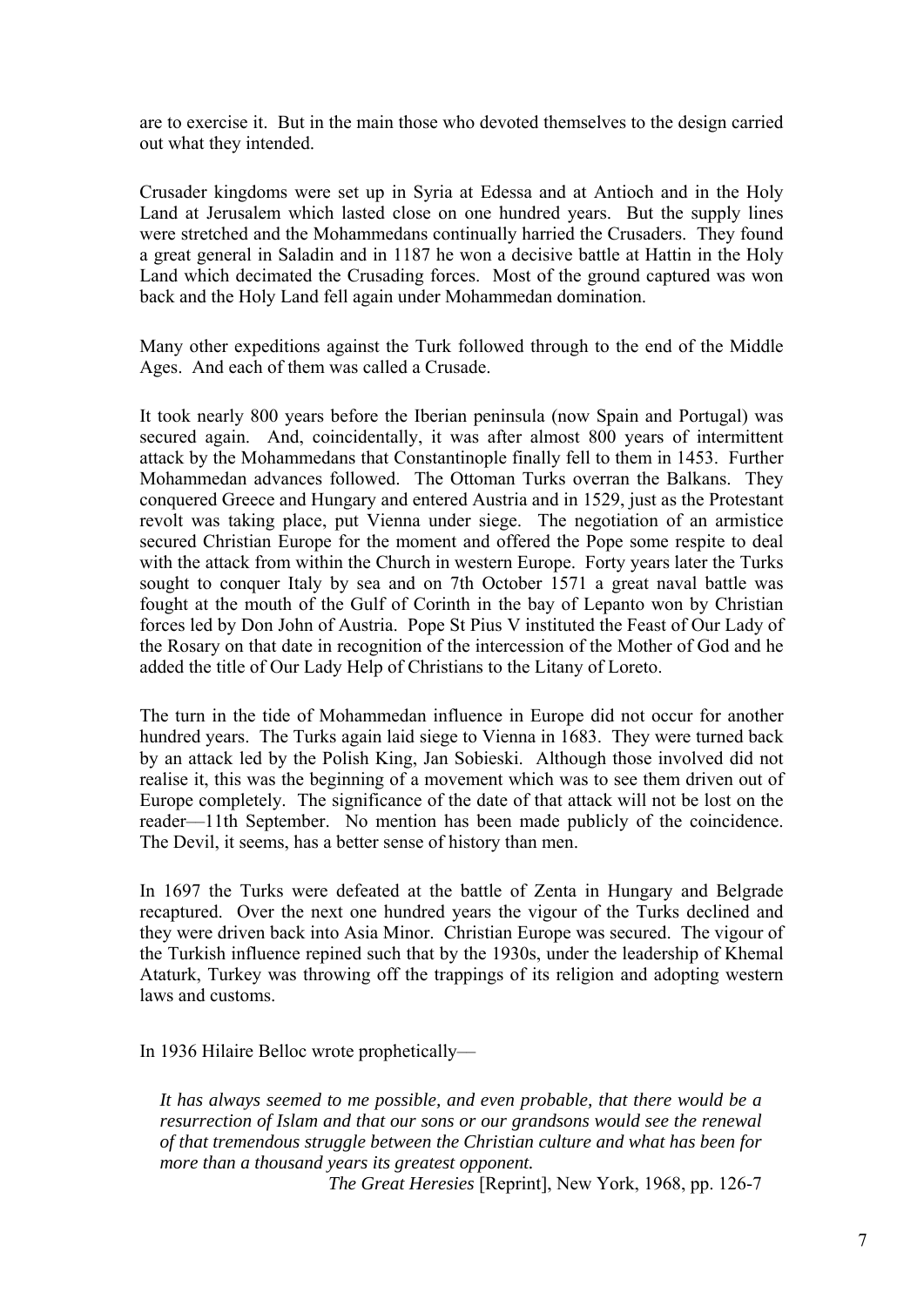It was soon after the Second World War that Islam again began to rise. Antipathy among Arab Muslims towards the West was raised with the establishment of the State of Israel in Palestine and its support by Britain and the United States. The discovery of oil in Arabia and the Persian Gulf and the royalties which flowed put the means into Mohammedan hands to seek to dominate. In 1979 in Iran the ancient dynasty of the Shahs was overthrown by a resurgent fundamentalist version of Islam under the leadership of the Ayatollah Khomeini. The fanatical element in Islam manifested its presence in a number of isolated events the most important of which was the assassination of the President of Egypt, Anwar Sadat. In these two instances Muslim was prepared to attack Muslim in furtherance of the purity of Islamic teaching.

In a fax allegedly sent by prime suspect Osama bin Laden to a Qatari satellite television station on 25th September, 2001, a fortnight after the World Trade Centre disaster, he is reported to have said: "We incite our brothers in Pakistan to deter with all their capabilities the American crusaders from invading Pakistan and Afghanistan". This squares with other sources which show bin Laden to be a great admirer of the Muslim general Saladin who overthrew the Crusading forces in the 12th Century. "I envision Saladin coming out of the clouds," he is reported as saying. "Our history is being rewritten." It is not beyond the realms of possibility that the date of the attack on the World Trade Centre and the Pentagon was chosen specifically to mark the return of Islam after the rout suffered by the Turks on the same date in 1683. But did those directing the US forces as they commenced their attacks on the Taliban positions in Afghanistan on 7th October realise that date was the anniversary of the Battle of Lepanto?

\* \*

The source of Mohammedan arrogance towards those who do not hold its beliefs can be found in the Qu'ran.

*They wish that you should disbelieve as they disbelieve, and then you would be equal; therefore take not to yourselves friends of them until they emigrate in the way of God; then, if they turn their backs take them and slay them wherever you find them . . . You will find others desiring to be secure from you and secure from their people yet whenever they are returned to temptation, they are overthrown in it. If they withdraw not from you, and offer you peace, and restrain their hands, take them and slay them wherever you come on them; against them we have given you a clear authority.*

*Qu'ran*, surah 4: 90-94

*Surely the worst of beasts in God's sight are the unbelievers who will not believe, those of them with whom thou hast made a compact then they break their compact every time, not being godfearing. So if thou comest upon them anywhere in the war deal with them in such wise as to scatter the ones behind them; haply they will remember.* 

surah 8: 58-9

We should be reminded of the words of Our Lord to His apostles—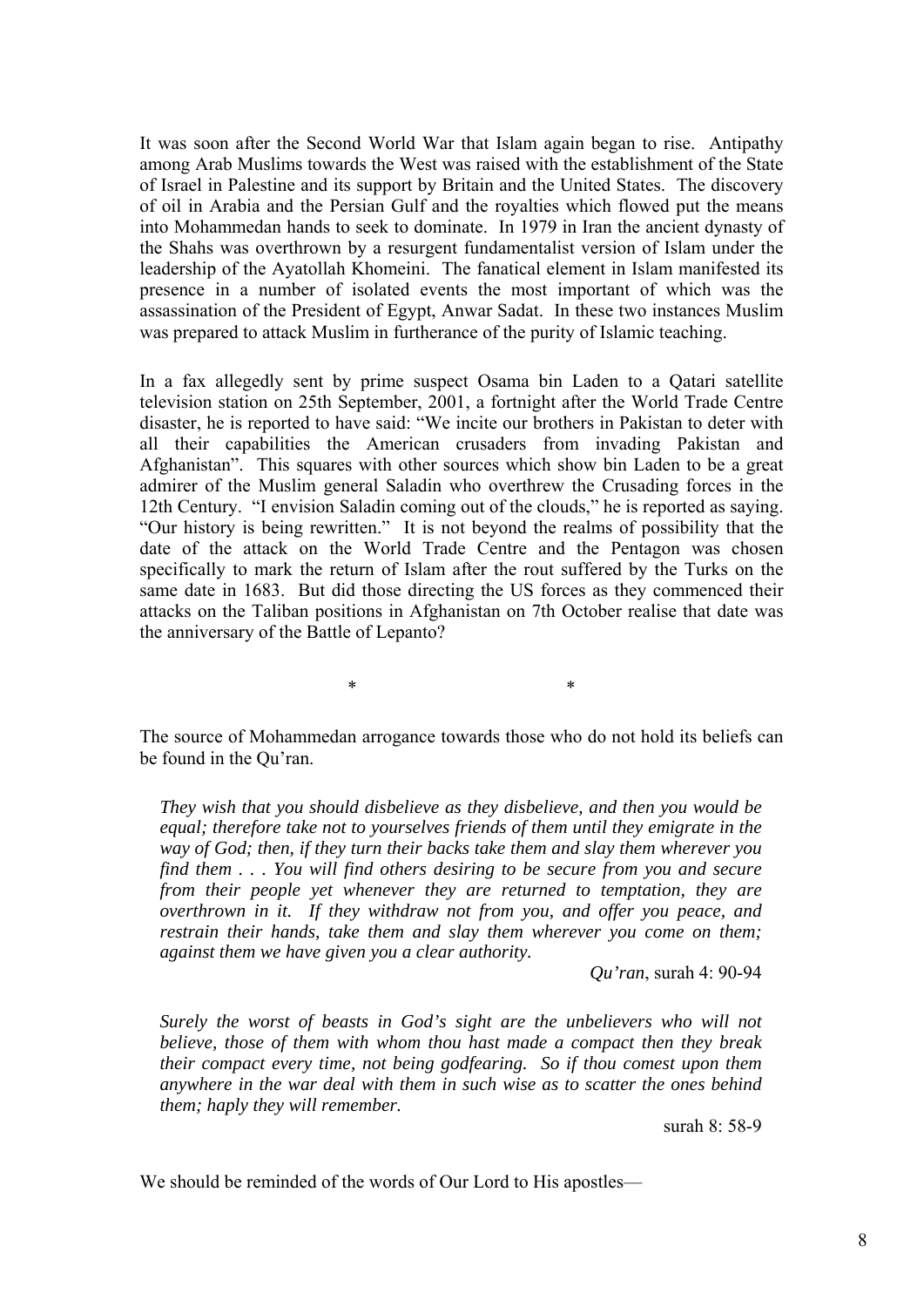*. . the hour is coming when anyone who kills you will think he is doing a holy duty for God.* 

*John* 16:2

From its earliest days Mohammedanism has been a polemical religion, full of arrogance towards anyone who does not share its beliefs. The Qu'ran has innumerable passages expressing hatred for 'unbelievers'. Anyone who ceases to hold Muslim beliefs is guilty of the ultimate sin.

### **St Thomas**

This is what St Thomas Aquinas has to say of Mohammedanism––

*Mohammed seduced the people by promises of carnal pleasure to which the concupiscence of the flesh goads us. His teaching also contained precepts that were in conformity with his promises, and he gave free rein to carnal pleasure.*  In all this, as is not unexpected, he was obeyed by carnal men. As for proofs of *the truth of his doctrine, he brought forward only such as could be grasped by the natural ability of anyone with a very modest wisdom. Indeed, the truths that he taught he mingled with many fables and with doctrines of the greatest falsity. He did not bring forth any signs produced in a supernatural way, which alone fittingly gives witness to divine inspiration; for a visible action that can be only divine reveals an invisibly inspired teacher of truth. On the contrary, Mohammed said that he was sent in the power of his arms––which are signs not lacking even to robbers and tyrants. What is more, no wise men, men trained in things divine and human, believed in him from the beginning. Those who believed in him were brutal men and desert wanderers, utterly ignorant of all divine teaching, through whose numbers Mohammed forced others to become his followers by the violence of his arms. Nor do divine pronouncements on the part of preceding prophets offer him any witness. On the contrary, he perverts almost all the testimonies of the Old and New Testaments by making them into fabrications of his own, as can be seen by anyone who examines his law. It was, therefore, a shrewd decision on his part to forbid his followers to read the Old and New Testaments, lest these books convict him of falsity. It is thus clear that those who place any faith in his words believe foolishly.* 

*Summa Contra Gentiles* Bk.I, 6 [4]

Fr George Rutler, a priest of the diocese of New York, wrote a life of St John Vianney in 1988 (*The Curé d'Ars Today*, Ignatius Press, San Francisco). There he endorses the view of Fr Faber that the Devil overreaches himself.

*It is not that he is stupid. Because of ignorance he keeps missing: his pride blinds him to the extent of God's grace . . .* 

[p. 176]

Such is his desire to harm God's creatures that the Devil acts too precipitately. It seems that here he has done precisely that. The peril of Mohammedanism to Catholicism and to the nominally Christian nations might have grown for another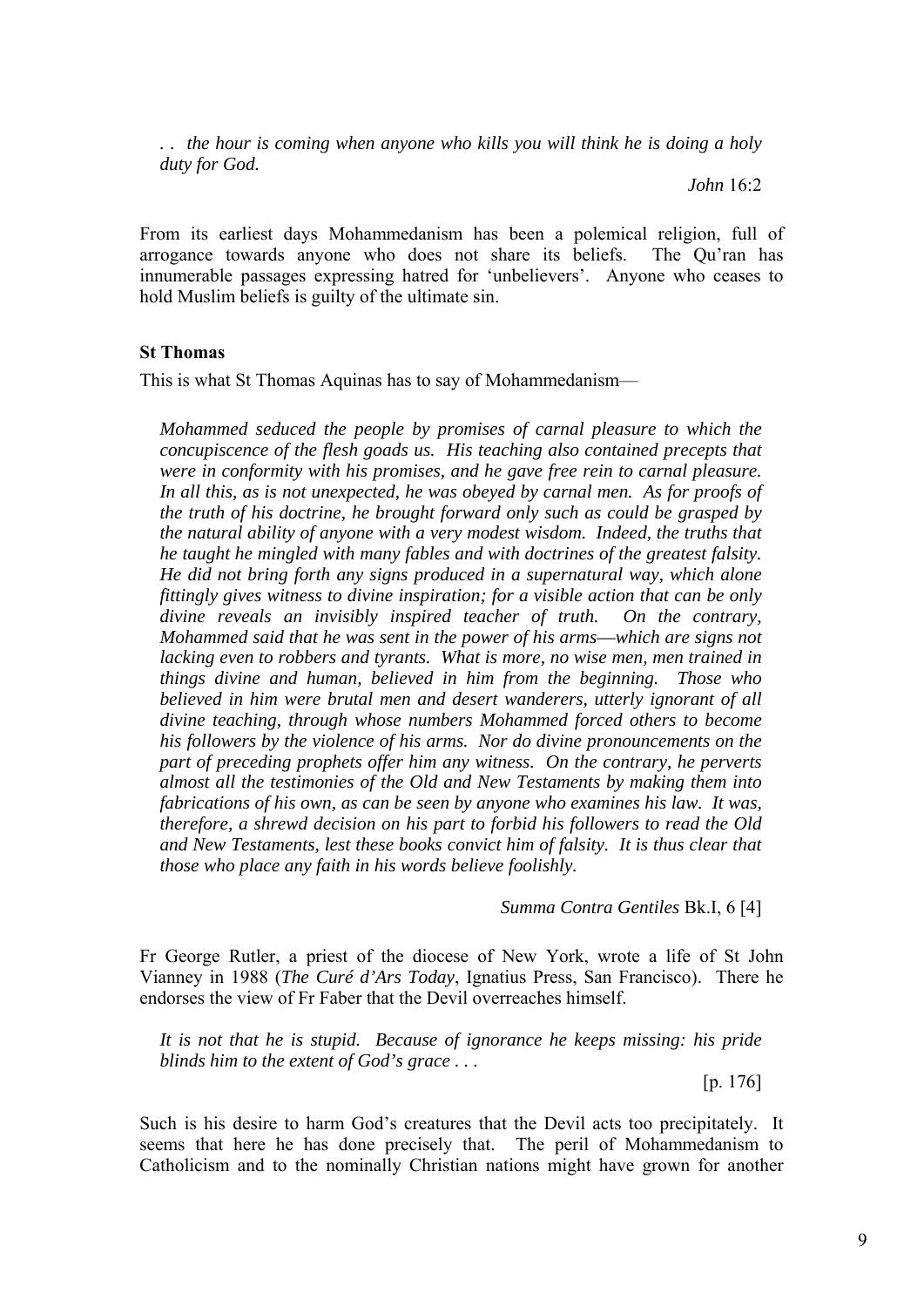twenty five years and become so pernicious that little could have been done to address it. But now we have been put on notice. And if those who govern the Church have the will, something can be done to address it.

The US President and those supporting him have been at pains to say that their dispute is not with Mohammedanism but with terrorists. Yet it is entirely consistent with Mohammedan teaching that its members should regard as enemies all those who do not share the views of its pernicious religion.

We who have been favoured by God to be his sons and daughters as members of the Catholic Church should be thankful that through the precipitancy of this evil, the Mohammedan peril has been made clear to us.

# **Divine Providence**

The Portuguese have a saying––*God writes straight with crooked lines*. He uses even the cruelty of religious fanatics to achieve His ends. Can anyone doubt that God has permitted this great evil to warn the nations of the inevitable consequences of the continuance of their evil conduct? Or doubt that He has used it as an instrument of His Mercy to open our eyes to the dangers inherent in compromise with non-Catholic teaching?

God sent Jonah to preach to the people of Nineveh *because*, he said, t*heir wickedness has come up before Me*. When Jonah preached––*in forty days Nineveh shall be destroyed*––the people of Nineveh put on sackcloth and ashes. How will the world react to this tremendous tragedy? In the late 19th and early 20th Centuries, the French people, in thanksgiving for their release from the Prussian Army in 1870 and also in reparation for the evils they had committed during the Commune after this release, erected a great church in Paris at Montmartre. It is the basilica of *Sacré Coeur*–-the Sacred Heart––where perpetual adoration of the Blessed Sacrament continues to this day. This great act of reparation was not carried out by any individual but by the whole people, albeit chiefly through funding from all France's Catholics; it was supported by the French National Assembly.

Will the world acknowledge the great evils that afflict our civilisation and move to amend them? Will it turn back to God in sorrow and contrition? Or will it continue as it is––justifying the killing of the innocent, excusing perversion in sexual behaviour and living in de facto denial of its utter reliance on a living and transcendent God?

If the world does not change its ways one thing is certain. Disasters yet greater than the World Trade Centre await us.

## **The Catholic Church**

The means chosen by God for the saving of the world is His Church, founded on Jesus Christ. The head of that Church is not, as many suppose, the Pope, but Jesus Christ. He is not a dead but a living head––*mors illi ultra non dominabitur*––death no more has dominion over him [*Romans* 6:9].